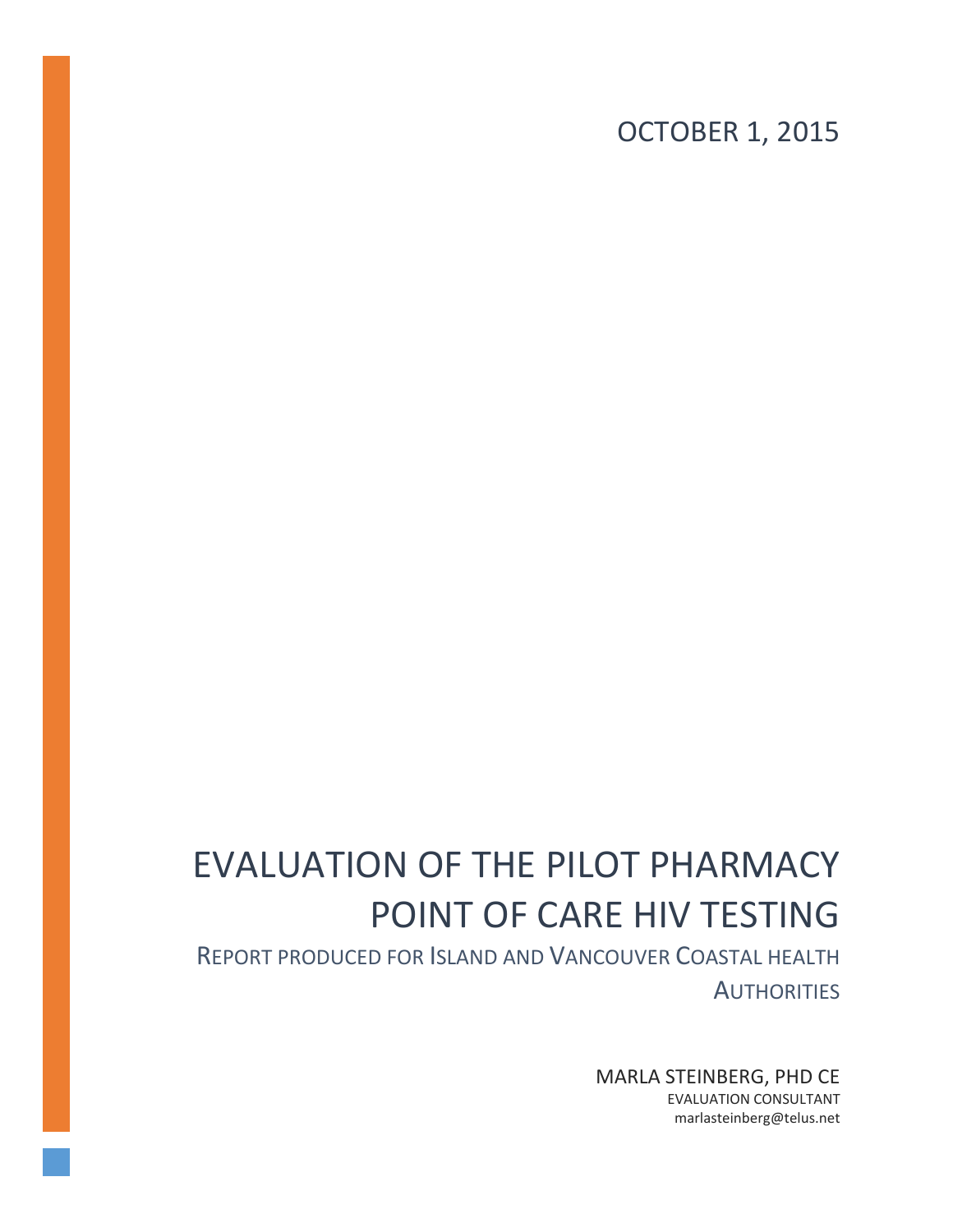## Table of Contents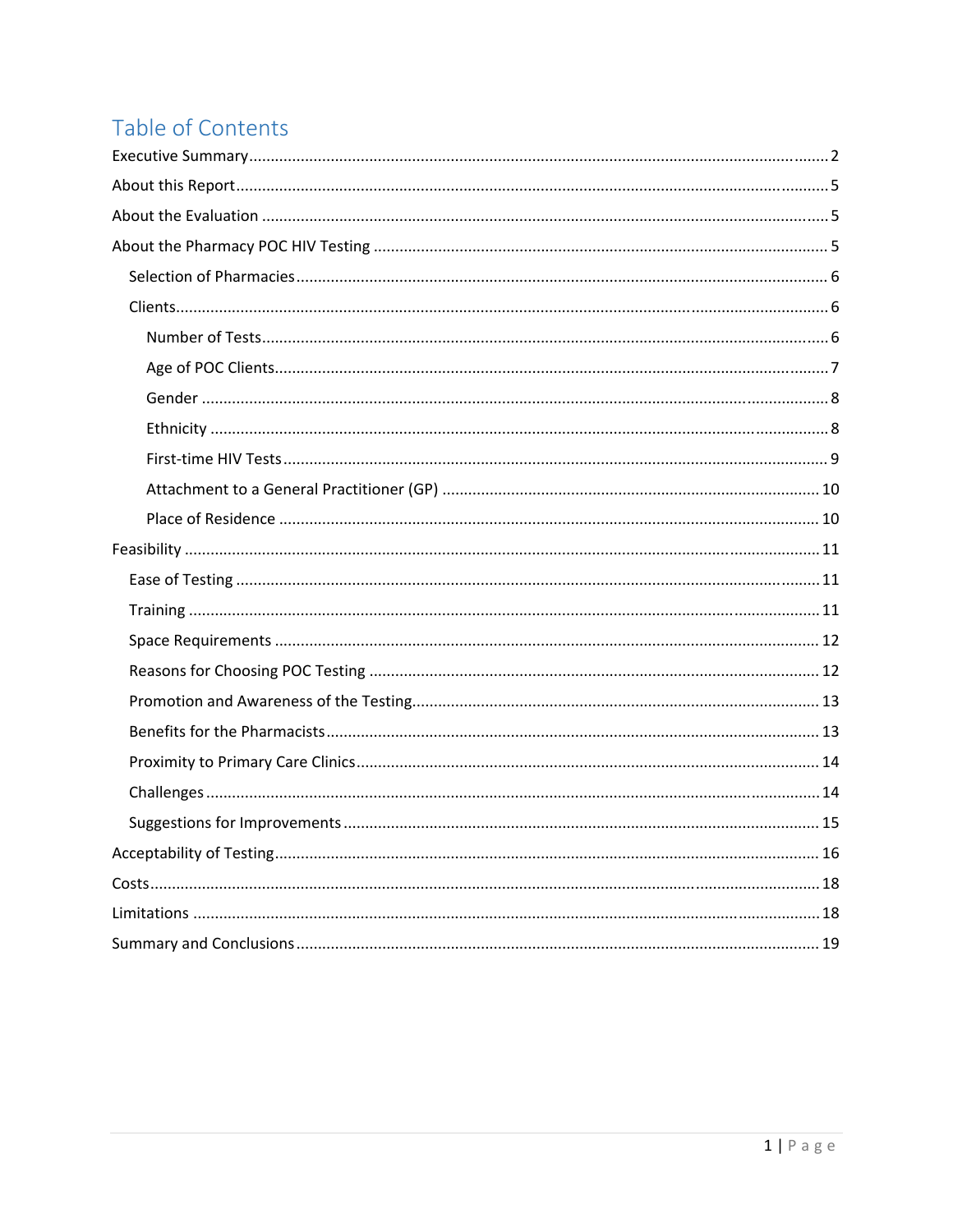## Executive Summary

This report provides the results of the evaluation of the Pharmacy Point of Care (POC) HIV Testing pilot. The pilot involved a partnership between Island Health, Vancouver Coastal Health (VCH), Providence Health Care, the Ministry of Health, and the Medicine Shoppe. This initiative is part of the provincial initiative From Hope to Health – Seek and Treat to Optimally Prevent HIV (STOP HIV) and was approved by the Board of Directors of the BC College of Pharmacists. The pilot involved the administration of a rapid HIV test by trained pharmacists at four pharmacies, two in Vancouver (Kingsway and Fraser Streets) and two on Vancouver Island (Fort Street in Victoria and Terminal Avenue in Nanaimo). The pilot test began in Vancouver in July 2014 and September 2014 on the Island. The evaluation examined the results of the pilot test as of July 31, 2015, about one year after the pilot was first implemented.

The main purpose of the evaluation was to determine the feasibility and acceptability of POC HIV testing in pharmacies to inform decisions about future services. The evaluation was guided by a steering committee. Data were collected through interviews with all pharmacists providing the POC HIV tests (5), an online patient survey (completed by 52 patients testing at Vancouver pharmacies in June and July 2015), $<sup>1</sup>$  and a review of administrative data collected by the pharmacists.</sup>

Over the course of the pilot test, 926 POC tests were conducted, and there were no preliminary positive results. More tests were done at the Vancouver pharmacies than at the Island pharmacies (782 tests at Vancouver pharmacies versus 144 at Island pharmacies). Across all pilot pharmacies, there was a spike in the numbers of clients that coincided with the joint media release by VCH and Island Health in July/August 2014. After that, the volumes of clients declined; however, all pharmacies experienced variations in testing volumes throughout the pilot period with the largest variations occurring in the Vancouver pharmacies. The average number of clients across the pharmacies per month was 29.1 for Kingsway, 31.1 for Fraser, 5.5 for Fort, and 6.5 for Terminal. The average age of clients varied across sites and ranged from 37 to 45. Although POC testing attracted clients from all age groups, the Island pharmacies attracted slightly older clients. At all pharmacies, the majority of clients were male. On the Island almost all clients reported Caucasian ethnicity; in contrast, in Vancouver the majority of clients reported Asian ethnicity. Among all POC pharmacy clients, the majority were attached to a family physician (64%). There were differences between the pharmacies in the percentage of clients having their first HIV test. At Kingsway, there were about equal numbers of clients obtaining their first and repeat HIV tests; at Fraser, 74% of the clients were first time. In contrast, the majority of clients at both Island sites were not getting their first HIV test; only 42% were obtaining their first HIV test at Terminal and 29% at Fort.

There were slight differences in the data collected by the pharmacists in Vancouver and on the Island. In Vancouver, pharmacists recorded the city where clients lived. Unfortunately, we do not have location data for the Island clients. The two Vancouver pharmacies attracted clients from across the Lower Mainland; however, 69% of clients reported living in Vancouver. The client survey found that the majority of clients did not live within the Local Health Areas (LHAs) of the pharmacies; however, we do not know if this is representative of all Vancouver POC testing clients or an artifact of the data collection time period (June and July 2015).

 $1$  Clients obtaining POC tests at the Island pharmacies were invited to participate in the client feedback survey; however, none chose to complete it.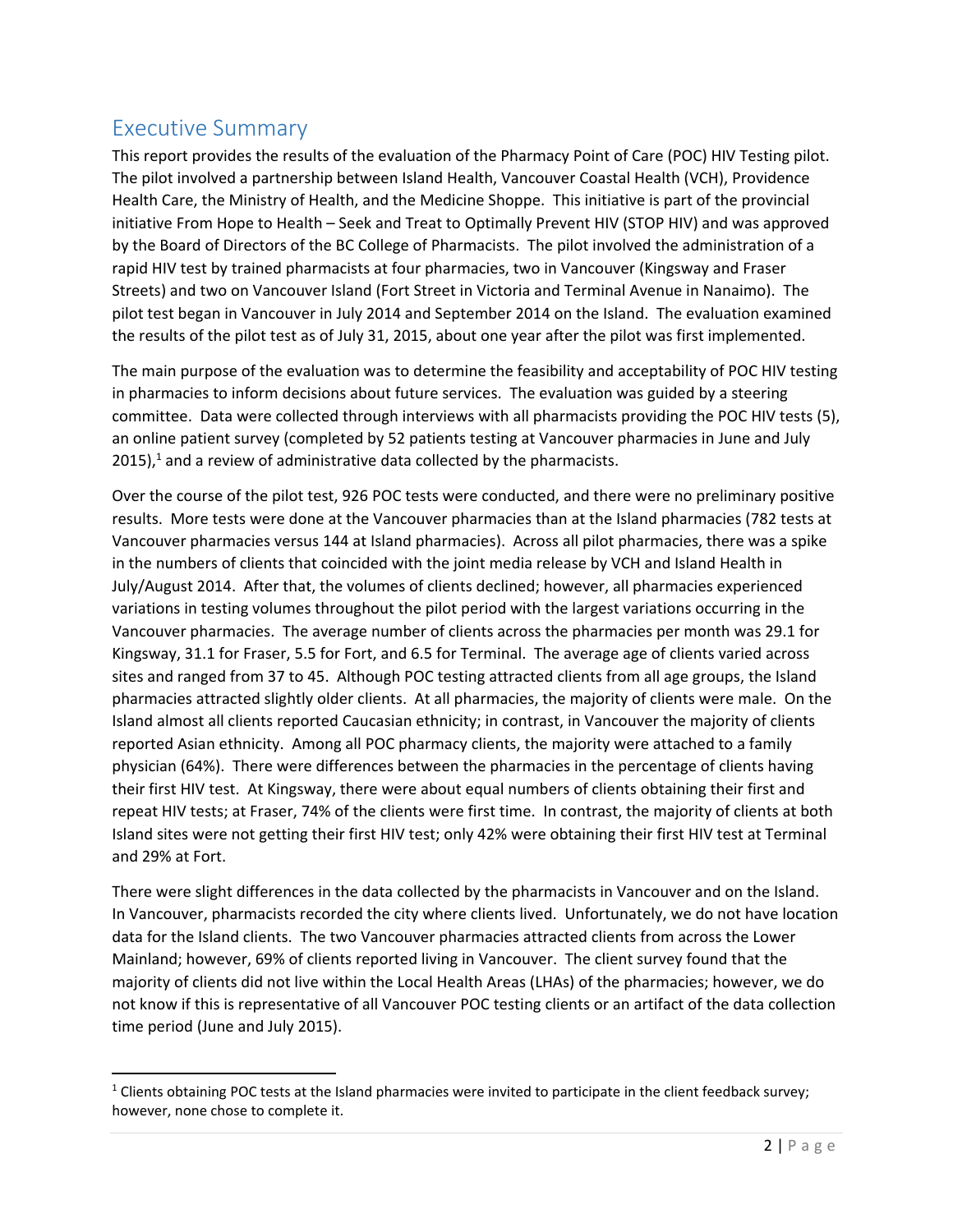## *Feasibility*

The results of the evaluation of the pilot test show that POC HIV testing in pharmacies is feasible. The pharmacists reported no significant problems in offering the service at their pharmacies. The pharmacists estimated that the testing took about 10 minutes. One pharmacy had to create a private consulting space but was going to do that anyway in order to provide other services to clients that require a private consulting area. At three of the pharmacies, no additional outlay was needed to create a private testing area. After the initial media release by the health authorities, the pharmacies were responsible for the ongoing promotion of the service. There were differences in how the pharmacies promoted the service, but most promotion involved signage, pamphlets, and an Internet presence. One pharmacist with ties to community‐based organizations and local physicians used personal connections with these groups to promote the service. A second pharmacist thought that connecting to communitybased organizations would be helpful in spreading the word about the testing. All pharmacists were very pleased with the expansion of their scope of practice and the opportunity this afforded them to provide an enhanced level of care to their clients and change public perceptions of the role of pharmacists in health care. They found the provision of POC HIV testing to be very rewarding. The opportunity to increase public awareness of HIV was also seen as an added benefit of the program.

All pharmacists were able to establish protocols with nearby primary care clinics for clients with initial positive tests. The processes and proximity to clinics differed among the pharmacies, but since no preliminary positive tests were found, there was no opportunity to test the effectiveness of the protocols. The pharmacists were split as to whether or not they believed it was critical to have a primary care clinic in close proximity to the pharmacy as long as a process had been worked out to support the follow-up needed. As this opinion was formed on the basis of no preliminary positive tests, it should be viewed within this context.

The pharmacists were satisfied with the training they received from VCH on the POC testing. The main challenge reported was low client uptake, particularly for the Island pharmacies. Most clients were drawn to the pharmacies in response to the initial media coverage, and without that coverage, the pharmacists found the uptake of the service dropped. The pharmacists also found that some clients were not comfortable with providing their names. In a few cases, clients left without the test because they wanted full anonymity. In other cases, clients were satisfied when they were told they could provide their initials. Minor challenges were also reported in initial comfort levels of pharmacists providing the pre‐test information; however, this challenge disappeared through repeated testing. Some of these challenges reflect the learning curve that most of the pharmacists went through as they began to offer this service, but all reported they quickly gained the needed skills and became comfortable with the testing protocol.

## *Acceptability to Clients*

Based on feedback received from 52 Vancouver pharmacy clients completing an online survey in June and July 2015, the service was very acceptable to clients. Clients were very satisfied with most aspects of the service. The element that received the lowest satisfaction ratings was the location of the pharmacies. Given that clients came from all over the Lower Mainland, these two pharmacies may not have been the most convenient locations. The three most commonly cited reasons for obtaining an HIV test at the pharmacies were getting the test done right away, not taking much time, and that fact that it was free. All respondents who were not initially knowledgeable about HIV prevention or the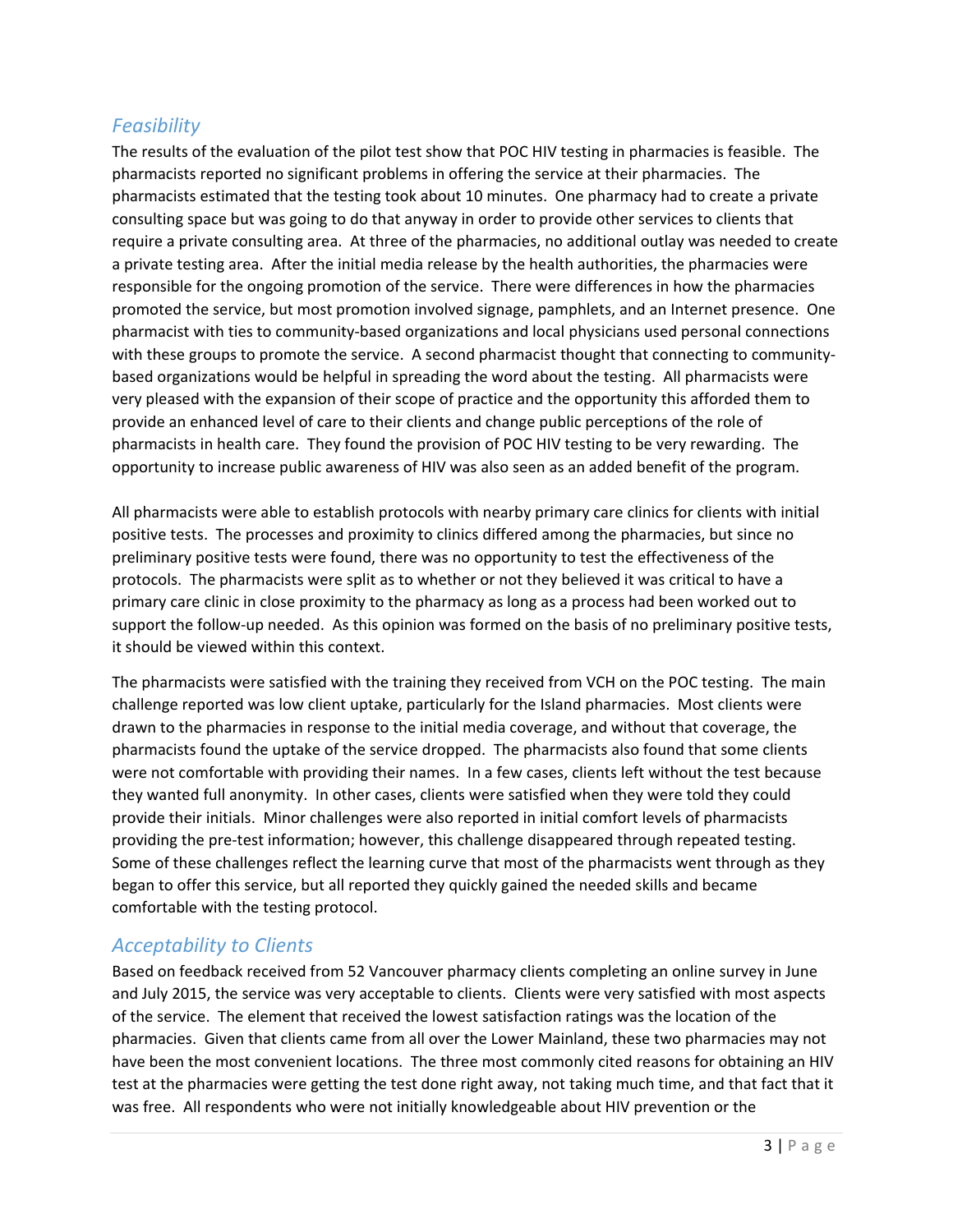importance of HIV testing reported the testing discussion with the pharmacist increased their knowledge of prevention and the importance of testing. Almost all clients reported they would choose a pharmacy if they required another HIV test.

## *Costs of Service*

The costs of providing POC HIV testing in pharmacies included:

- \$15 compensation per test performed by pharmacists;
- \$16.65 per testing kit;
- about \$4,800 spent by the pharmacies on marketing, promotion, and, for one pharmacy, renovation; and
- in‐kind contributions for training, marketing and promotion, data support, communications, and project management.

The pilot test also included an allocation for evaluation. The total budget for the pilot was \$46,000, which was provided by Island Health.

## *Suggestions for Improvements*

Most of the suggestions for improvements focused on the ongoing need for continuing promotion, media attention, and direct outreach. The decreasing uptake across the pilot sites and the spike in testing volumes due to the media release indicate that ongoing promotion may be important in sustaining awareness of the service. One pharmacist suggested that testing in a variety of community‐ based sites would be good. Another thought that allowing the pharmacy technicians to do the finger prick would help when the pharmacist was busy. One pharmacist suggested that refresher training using simulation would be helpful in building their capacity to deal with the post-test discussion.

## *Limitations*

There are a number of limitations worth noting. First, we were unable to make comparisons between POC clients and clients obtaining HIV tests in other locations because we were unable to obtain full and meaningful comparison data. The second limitation concerns the generalizability of the client satisfaction findings. As we were unable to obtain client feedback data from the Island clients, there is no way to determine if the acceptability findings are applicable to Island clients. The third and final limitation concerns the generalizability of the location data from Vancouver clients. Although the majority of Vancouver clients completing the client survey did not live within the LHA of the two pharmacies, we cannot determine if this finding holds across the entire Vancouver testing population. There is no reason to doubt the generalizability of the client satisfaction data.

## *Conclusion*

In conclusion, the results of the evaluation show that the provision of POC HIV testing in pharmacies is both feasible and acceptable to patients and pharmacists.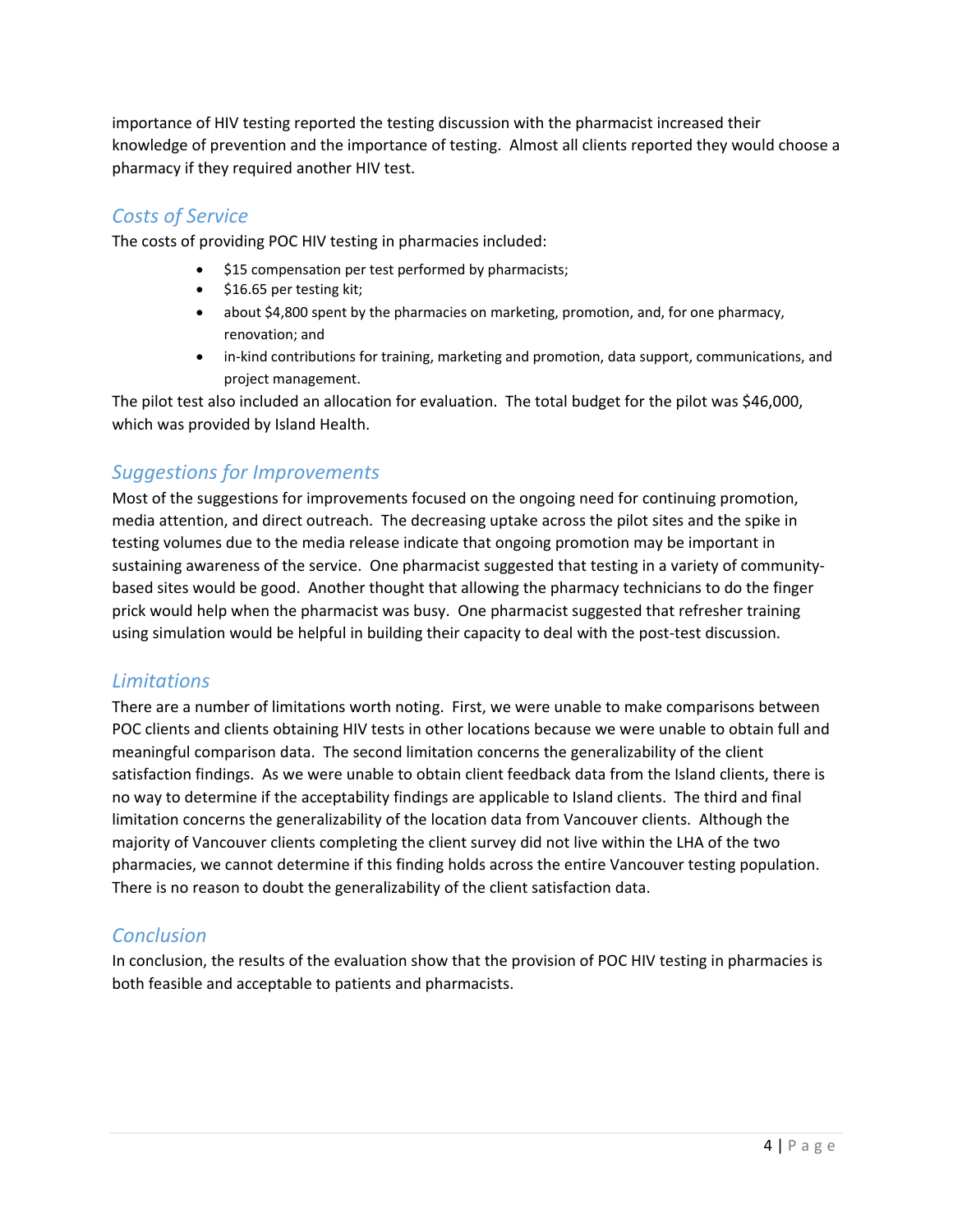## About this Report

This report presents the results of the pilot test of the pharmacy point of care (POC) HIV test. It is based on an analysis of administrative data collected by the pharmacists, interviews with all five pharmacists conducting POC tests, and an online patient feedback survey completed by 52 patients testing at Vancouver pharmacies during the months of June and July 2015. A draft report was reviewed and approved by the project steering committee.

## About the Evaluation

The main purpose of the evaluation was to determine the feasibility and acceptability of POC HIV testing in pharmacies to inform decisions about future services. The evaluation was guided by a steering committee and was designed to address the following questions:<sup>2</sup>

- 1. How feasible was it for the community pharmacies to offer POC HIV testing (including marketing efforts)?
- 2. To what extent is POC HIV testing acceptable to clients?
- 3. How much does it cost to implement pharmacy POC testing?

Data were collected through interviews with all the pharmacists providing the HIV tests (5), an online client feedback survey (completed by 52 patients testing at the Vancouver pharmacies, which represents a 64% response rate of all Vancouver POC clients during the data collection period), and a review of administrative data collected by the pharmacists. Although clients of the Island pharmacies were invited to take the client feedback survey, we were unable to obtain any responses from clients at these pharmacies. The client feedback survey took place throughout June and July 2015. Pharmacist interviews were held in June 2015, almost one year after first implementing the pilot. Administrative data collected by the pharmacists span the pilot phase, which began in July 2014 at the Vancouver pharmacies and August 2014 at the Vancouver Island pharmacies and ended July 30, 2015.

## About the Pharmacy POC HIV Testing

As part of the From Hope to Health – Seek and Treat to Optimally Prevent HIV (STOP HIV) Initiative, Island Health, Vancouver Coastal Health (VCH), Providence Health Care, the Ministry of Health, and the Medicine Shoppe partnered to offer POC HIV testing in pharmacies. The pilot was approved by the Board of Directors of the BC College of Pharmacists. Four pharmacies, two in Vancouver (Kingsway and Fraser Streets), one in Victoria (Fort Street), and one in Nanaimo (Terminal Avenue), were selected to offer the service. The pharmacists and a Vancouver physician at a co‐located primary care clinic participated in the training provided by VCH. For Vancouver pharmacies, testing kits were provided by the Provincial Health Services Authority, and for Island pharmacies, Island Health purchased kits at a cost of \$25 per kit. VCH and Island Health jointly issued a press release at the start of the pilot (July/August 2014); after that the pharmacies were responsible for ongoing promotion.

<sup>&</sup>lt;sup>2</sup> The evaluation was intended to collect information that would allow comparisons between POC clients and clients obtaining HIV tests at other locations; however, due to data availability issues and concerns about the appropriateness of the comparison data we were able to obtain, we were not able to include comparisons in this report.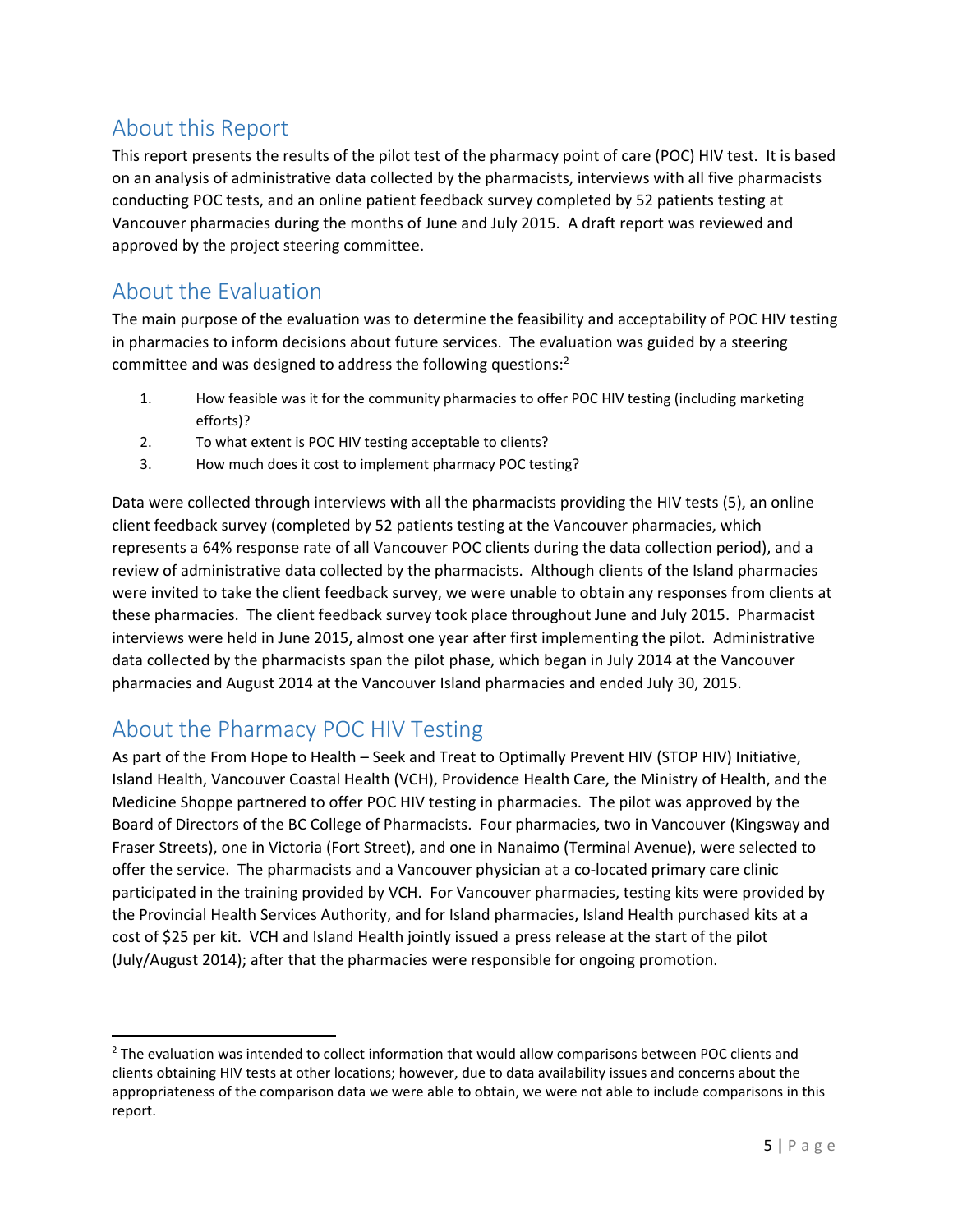## Selection of Pharmacies

In selecting the pharmacies, VCH and Island Health were interested in finding pharmacies that were adjacent to primary care clinics. This was in recognition that a preliminary positive result is stressful for patients and providers, and rapid, expert clinical follow‐up is essential. Through a partnership with the Medicine Shoppe, the final selection of sites was largely a matter of interest. In Vancouver, two sites were interested, one at 2030 Kingsway and a second at 6189 Fraser Street. Both pharmacies were colocated with walk‐in clinics and were located in Local Health Areas (LHAs) with lower testing rates than that of the city centre. On the Island, interest was the main driver as well, with one pharmacy in Victoria (Fort Street) and one in Nanaimo (Terminal Avenue) expressing interest. Although the Island pharmacies were further away from the primary care clinics and labs, this did not impact their ability to establish protocols with the clinics for seeing clients with preliminary positive tests.

## **Clients**

## Number of Tests

According to records kept by the pharmacists, 926 tests were conducted during the pilot period (July 1, 2014 to July 30, 2015). None of these tests resulted in a preliminary positive. The breakdown across POC sites is shown in Figure 1 (see sidebar). As can be seen, Vancouver pharmacies had higher testing volumes than Island pharmacies.

Figure 2, shown on the next page, shows the testing volumes by month. As can be seen, all pharmacies experienced a peak in testing within the first few months of testing (corresponding to the joint media release), which then plateaued to a lower but variable rate of testing. The pharmacists believed that the initial media attention supported the higher testing numbers; however, the media attention was not repeated, so we have no way of knowing whether a similar media blitz would have increased testing volumes



*Figure 1: Number of POC Tests Conducted*



again or whether the peak represented some sort of saturation. The slopes of the lines in Figure 3 (see next page) indicate that over time there was a slight decrease in testing volumes that works out to a decrease of about one test per month.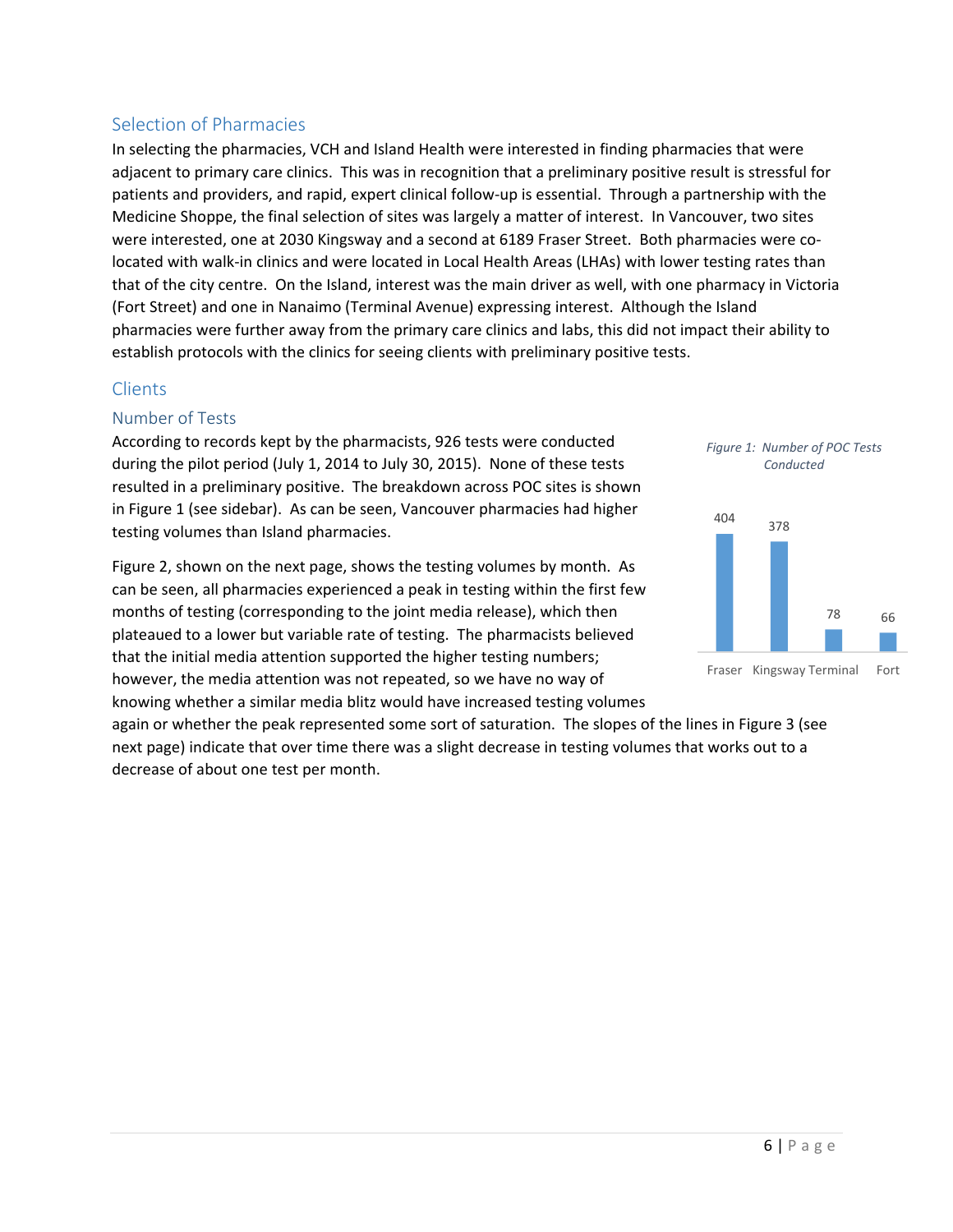

*Figure 2: Number of Tests Conducted Throughout Pilot Period*

*Figure 3: Slopes of Trend Lines of Number of Tests per Month*

| Site     | Slope  |
|----------|--------|
| Kingsway | -1.1   |
| Fraser   | $-0.6$ |
| Fort     | $-0.5$ |
| Terminal | -0.8   |

### Age of POC Clients

The average age of clients across POC sites was 40 years. Across the pilot sites, the average ages ranged from a low of 36.8 years to a high of 44.7 (see sidebar). Figure 4, found on the next page, shows the age distributions of the POC clients across sites. As shown, for three of the pharmacies, the largest proportion of clients was in the 20‐ 29 and 30‐39 age ranges. In contrast, in Victoria the largest group of clients was in the 20‐29 range; however, the second largest group was in the 50‐59 age group. Overall, POC testing attracted people of all ages.

|         | Average Age of POC |            |  |
|---------|--------------------|------------|--|
| Clients |                    |            |  |
|         | Kingsway           | 36.8 years |  |
|         | Fraser             | 43.8 years |  |
|         | Terminal           | 40.0 years |  |
|         | Fort               | 44.7 years |  |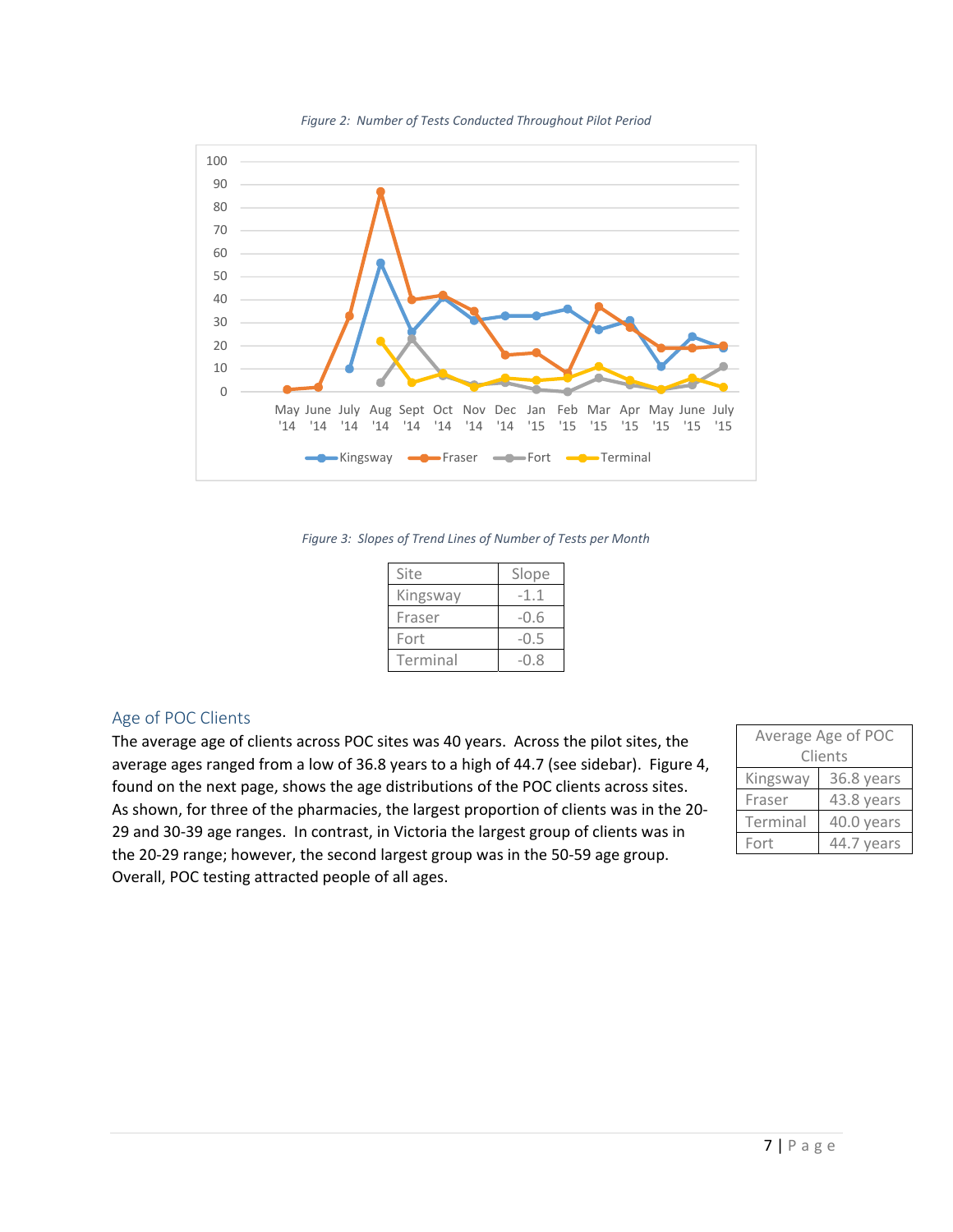



### Gender

#### As can be seen in Figure 5, there were substantially more male clients than female clients across all sites.





## Ethnicity

Figure 6 shows that the POC clients were more ethnically diverse in Vancouver than on the Island. At Fort, 94% of the clients reported Caucasian ethnicity, and at Terminal, 85% reported Caucasian ethnicity. In contrast, at the two Vancouver pharmacies, the majority of clients reported Asian ethnicity, and at the Fraser pharmacy, they made up a larger percentage of clients. This largely reflects the ethnic make‐ up of the respective communities.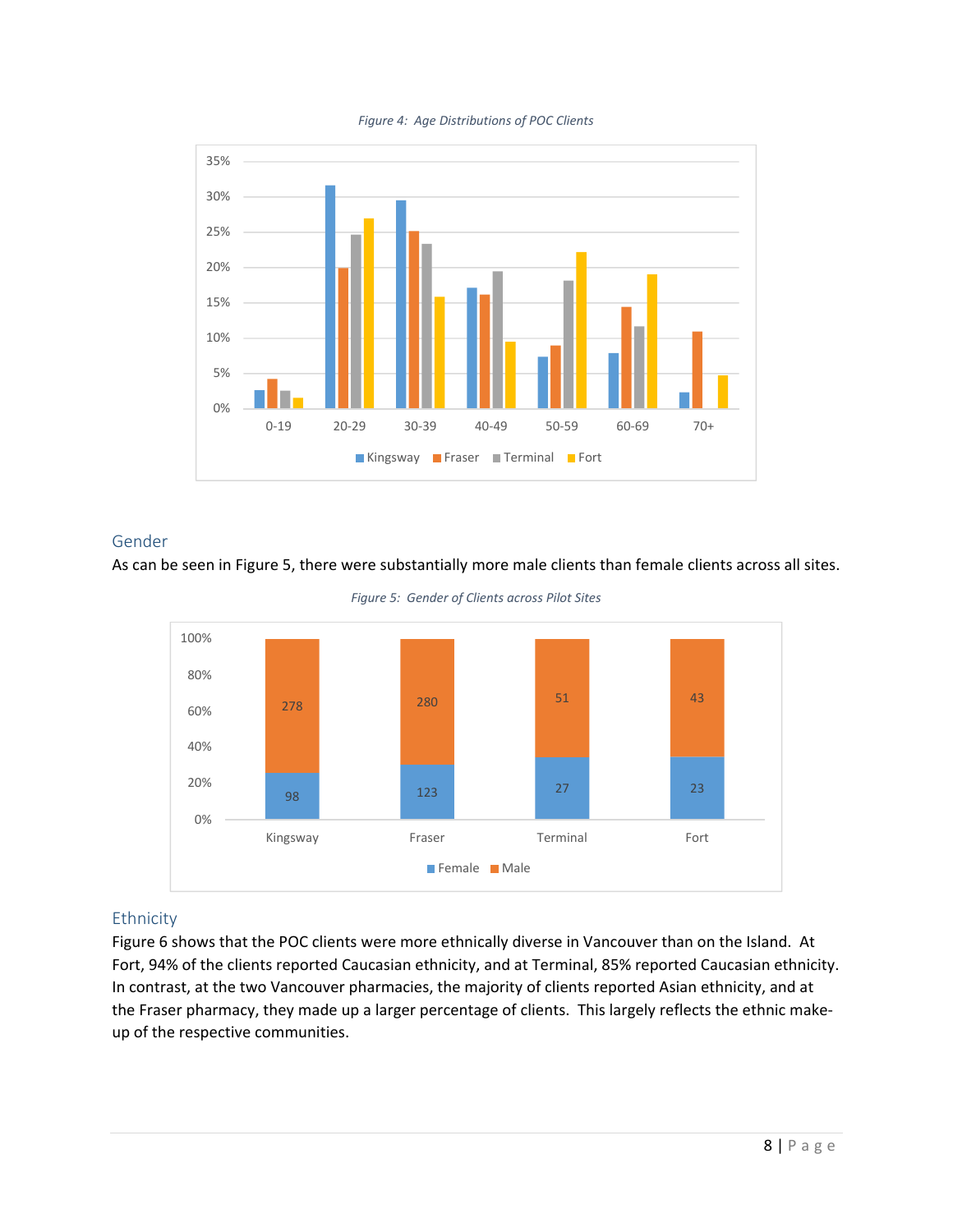



#### First‐time HIV Tests

Across the full sample of POC clients, there were slightly more clients obtaining their first HIV test than clients who had previously been tested (59% obtained their first HIV test versus 41% who had a previous test); however, there were differences across the sites in the proportion of clients obtaining their first HIV test. As can be seen in Figure 7, Kingsway and the survey respondent groups were the only groups with roughly equal numbers of clients who were testing for the first time. At Fraser, the majority of clients were first time; however, for the majority of clients on the Island, this was not the first HIV test they had taken. Overall, these data show that the pilot attracted both clients who were getting their first HIV test and clients who had previously had an HIV test.



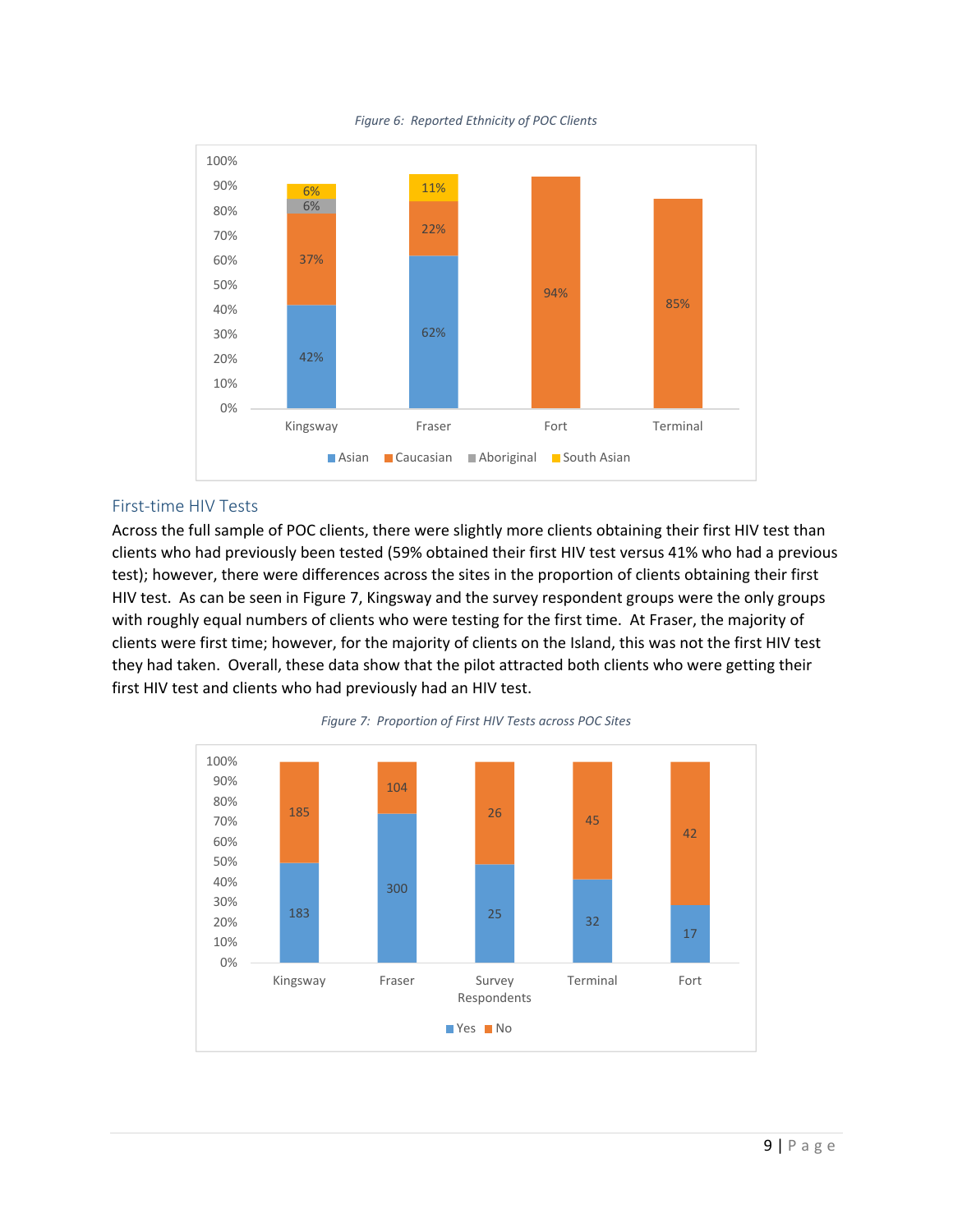### Attachment to a General Practitioner (GP)

Across the four pilot POC pharmacies, the majority of clients had a GP (64%). When looking at each pharmacy, as can be seen in Figure 8, variations appear. At three of the pharmacies, a large majority of clients had GPs. At the Kingsway pharmacy, although the majority of clients had GPs, they represent a smaller percentage of clients than at the other pharmacies.



#### *Figure 8: Proportion of POC Clients with a GP*

#### Place of Residence

The pharmacists reported that most of the clients were not regular pharmacy customers but came to the pharmacy for testing. The Vancouver locations reported clients from Richmond, Surrey, New Westminster, and Burnaby. The Nanaimo pharmacy reported clients from Port Alberni, Courtney, and even Victoria. Very few clients completing the client feedback survey reported that they knew the pharmacists (2/52), suggesting that pharmacist observations were correct and the POC HIV testing was attracting new clients to the pharmacies.



*Figure 9: City of Residence of Vancouver POC Clients*

Only the Vancouver pharmacists collected information on client place of residence. As we can see in Figure 9, 69% of Vancouver POC clients lived in Vancouver.

Information on place of residence was also collected in the client feedback survey; however, as mentioned, it is only available for Vancouver clients. Figure 10 shows a map of client place of residence and the two Vancouver pharmacies (blue pins). Forty-five out of the 52 respondents provided the postal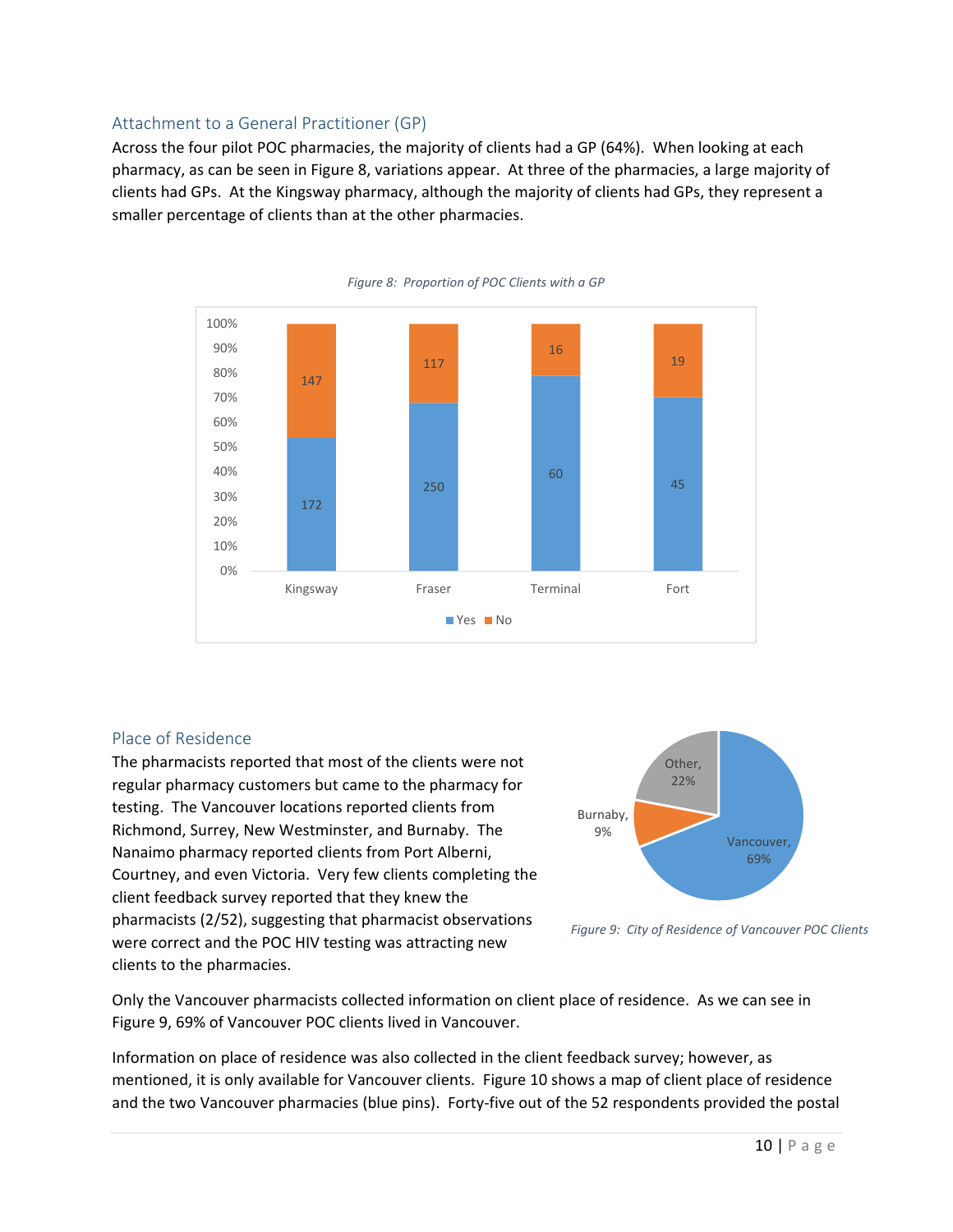codes for their place of residence. Although not shown on this map, one client provided an Abbotsford postal code. This map confirms the pharmacists' observations that clients were drawn from all areas of Vancouver and adjacent municipalities, including North Vancouver, Richmond, Burnaby, Surrey, and Pitt Meadows. It should be noted that there does not appear to be a concentration of clients around the two pharmacies, again supporting the pharmacists' observations that clients were drawn to the pharmacies for the testing.



#### *Figure 10: Location of Clients – Vancouver Pharmacies*

## Feasibility

#### Ease of Testing

The interviews with the pharmacists revealed that the POC testing was very easy to add to their practices. On a scale of 1 to 10, with 1 representing very difficult and 10 representing very easy, an average rating of 8.2 was achieved with a range of 7 to 10.

*"It's a very quick test, so it works well in the pharmacy, it doesn't take too much of my time." (Pharmacist)*

### **Training**

All the pharmacists and pharmacy technicians received a full day of training on the POC HIV test. Training was provided by VCH. Vancouver pharmacists also received another half‐day of training as a refresher due to the time lapse between initial training and the beginning of the pilot test. A Vancouver doctor in a co-located walk-in clinic participated in the training as well. All pharmacists reported that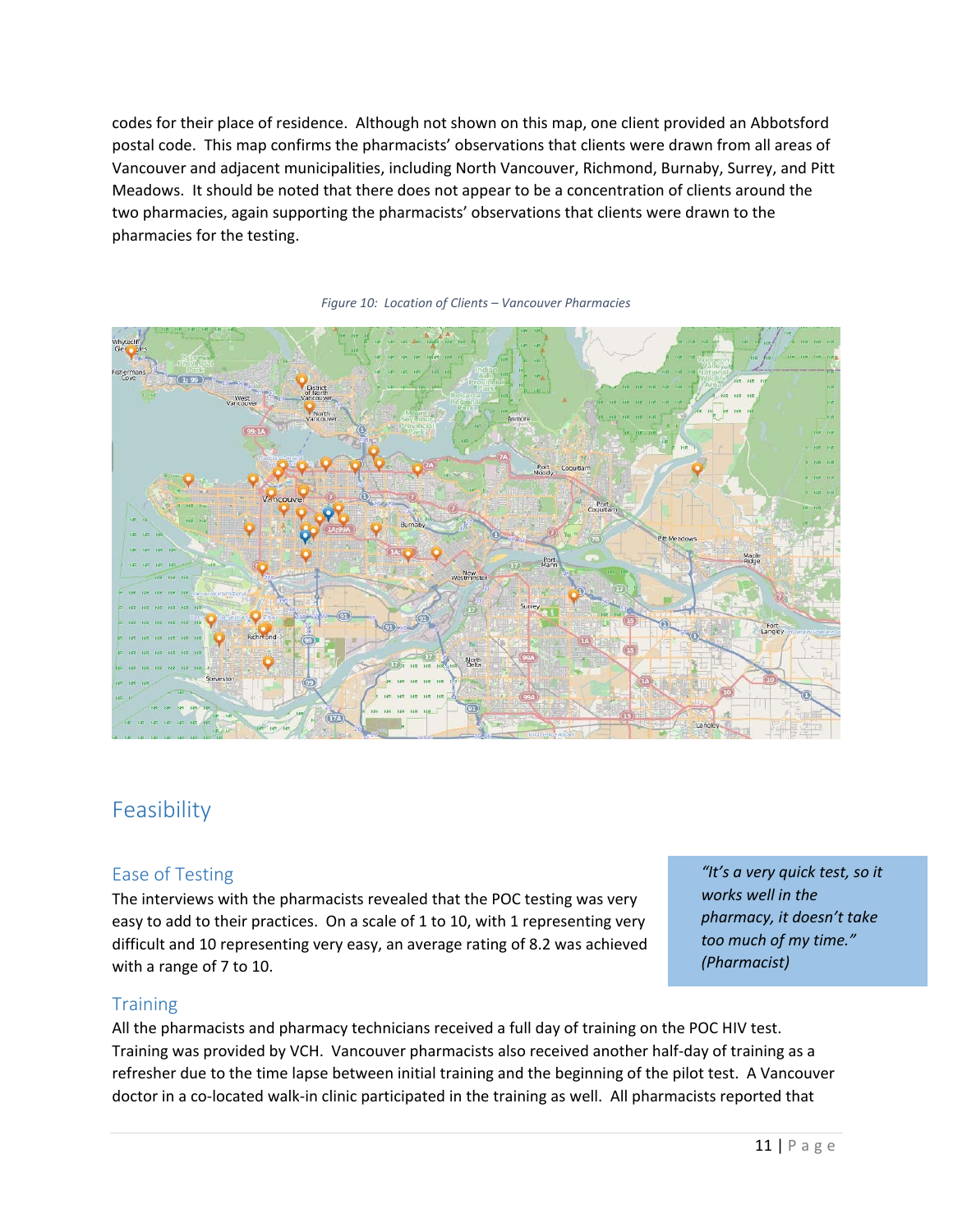the training was very good. Training was provided in Vancouver and Victoria. Only a few suggestions for improving the training were offered. One pharmacist wanted more information on how the POC test compares to other tests in terms of the window period and accuracy. One person suggested more information on "technical matters" would be helpful, including "tips and hints on drawing blood" from people who are not bleeding or people who are coagulating:

*"Those technical issues that the nurses that are more familiar with and probably a few more tips and hints would have been helpful."*

One pharmacist suggested periodic refresher training:

"... maybe a good refresher training in case if the client turns out to be positive, how will you *handle it. That is the only thing we probably need a refresher on. From the professional perspective, what needs to be, talk to them, how you would handle it, the different scenarios, and* then you are well prepared. Once every six months or once in a year probably. There is a *coordinator or HIV nurse who can give us some kind of a mock‐up."*

## Space Requirements

Only one pharmacy had to undertake renovations to create a private space for the pre‐ and post‐testing discussion. About \$1,000 was spent on renovations. The other pharmacies had private spaces that were appropriate for the testing and discussions. One pharmacist used a room that also was used as the staff lunch room and that required a bit of tidying before clients could be seen.

## Reasons for Choosing POC Testing

The pharmacists reported a number of reasons why they believe clients were choosing to have their tests done at the pharmacy. The convenience of not requiring an appointment, of having the test done right away, and the short amount of time it took were mentioned, as was the anonymity of the test. As we can see in Figure 11 below, these reasons also surfaced in the client feedback survey. The top reasons clients selected the pharmacy for their testing were: getting the test done right away, not taking much time, and that fact that it was free.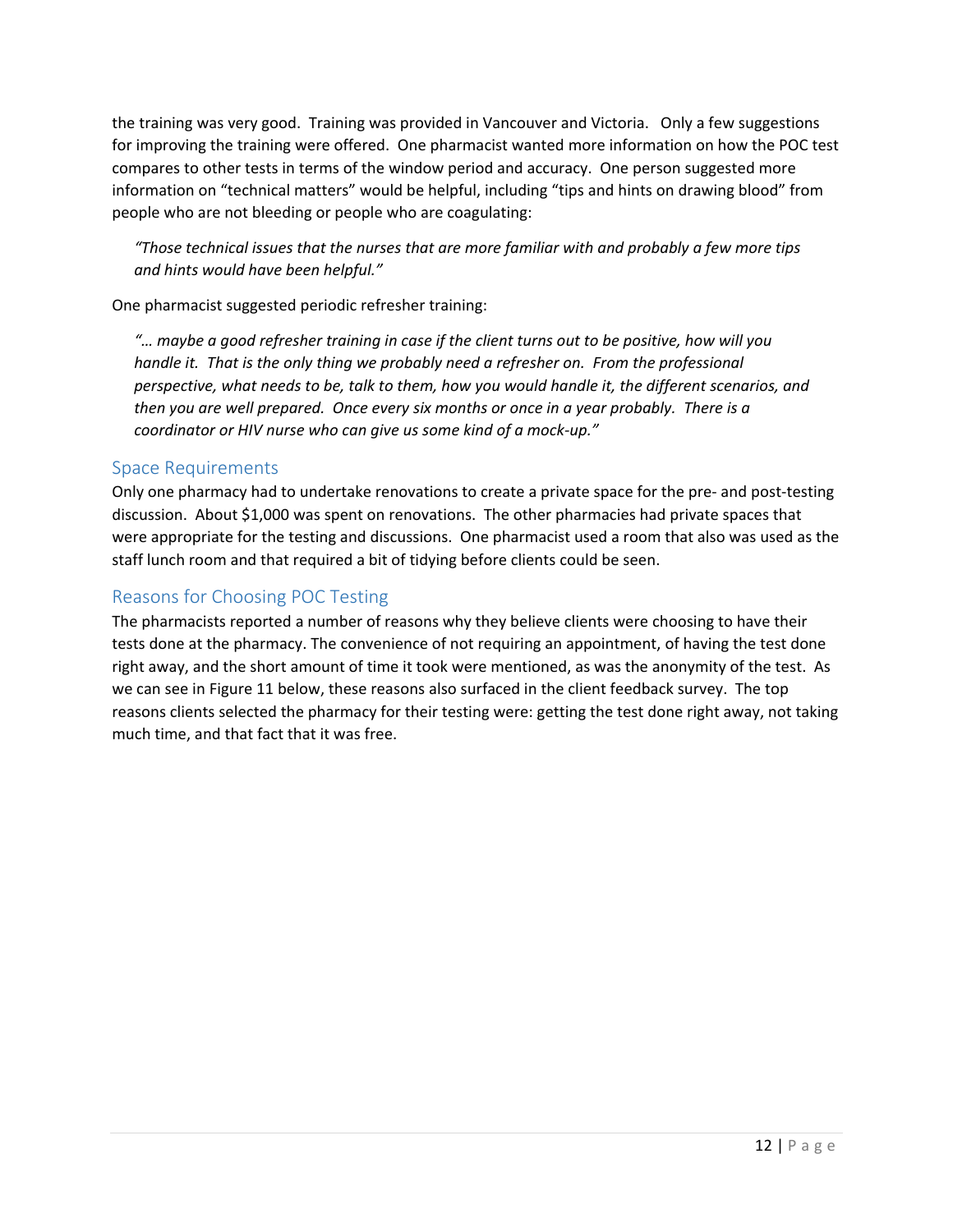

#### *Figure 11: Reasons Clients Chose Pharmacy Testing*

## Promotion and Awareness of the Testing

When the pilot test began, the two health authorities jointly issued a press release that was picked up by major media outlets leading to stories in the press and interviews with the pharmacists. The health authorities included the pharmacies in online resources such as the "clinic finder" that provides information on options for obtaining an HIV test. After the initial press release, most of the subsequent promotion was the responsibility of the individual pharmacies. All pharmacists posted signs in their pharmacies and distributed pamphlets to customers. As described by one pharmacist:

## *"They [the pamphlets] get handed out to anyone that comes into the pharmacy as a customer, so it's like a bag‐stuffing thing."*

All pharmacists also advertised the testing on their websites. VCH also had links to the testing on their websites. One pharmacist with ties to community-based organizations and local physicians also used word of mouth to promote the service. A second pharmacist advertised in the local Starbucks, recreation centres, and the university in that city.

The pharmacists reported that most clients learned about the testing from the initial media attention. Subsequent to that, the pharmacists reported that clients found out about the testing through Internet searches; this was confirmed in the client feedback survey where 80% of respondents indicated they found out about the testing through the Internet.

## Benefits for the Pharmacists

The pharmacists mentioned several benefits of the testing. All pharmacists commented favourably on the expanded scope of practice that allowed them to focus on prevention and education. This was seen to be of value for the profession:

"I think for the profession it's good, it shows that we're trying to move towards a more patient*centred care, to more patient‐focused services. I think it's a great thing that we're doing."*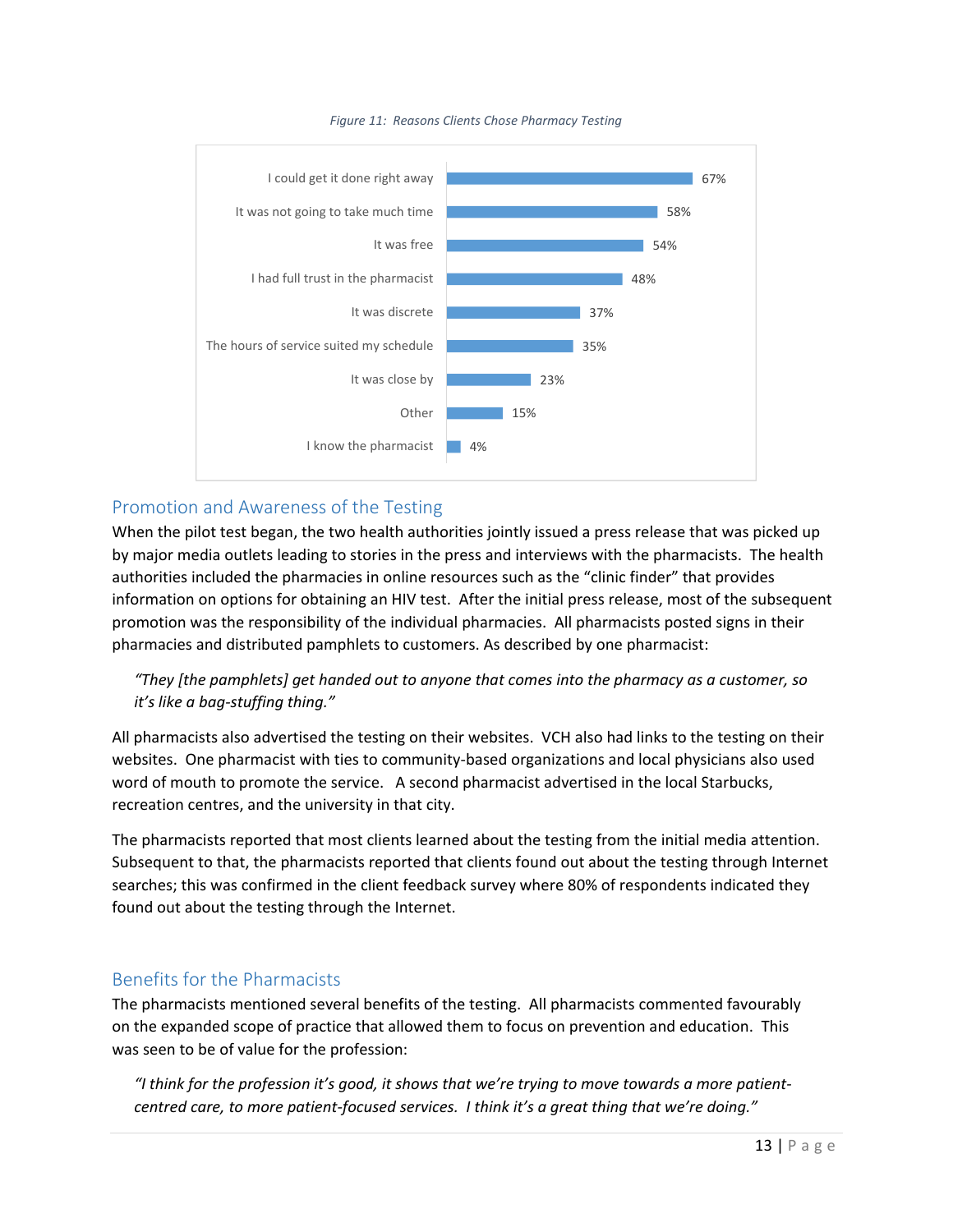The pharmacists also found this work to be very rewarding as it enabled them to help people in a new way and provided the opportunity to interact with clients in an expanded capacity and to be appreciated by clients, as these quotes reveal:

*"I just found that level of trust was very rewarding for us."*

"Well, it added definitely an interesting component to it. I had a few amazing interactions, I have *to say."*

"We feel that we are doing a noble job. We are caring beyond prescription and I feel very proud *that I am a part of it."*

"I am getting clients all over, and then it's that they feel so grateful like after you do the test, and *then they feel so good."*

One pharmacist remarked that the initiative had resulted in increased awareness of HIV prevention, and another believed the service is better for the health care system as it reduces the workload on other health care providers.

None of the pharmacists believe the POC HIV testing made much difference to the business side of the pharmacy. As stated by one pharmacist:

"In terms of bringing more patients in, usually people just come in for the test, they just leave."

## Proximity to Primary Care Clinics

For the pilot test, the health authorities had wanted to work with pharmacies that were in close proximity to primary care clinics. Among the four pharmacies involved in the pilot test, the proximity to clinics varied with some co‐located with clinics and others several kilometres apart. Regardless of the proximity, arrangements were made with the clinics for clients who preliminarily test positive; however, they differed among the pharmacies and some adaptations were made over the course of the pilot test. For example, one pharmacist worked with the clinic and lab to obtain signed requisition forms so clients with preliminary positive tests could go right to the lab to get a confirmatory test. The clinic was to be informed of the test results and that the client was going to the lab.

In Vancouver, each pharmacy was located next to a primary care clinic. If a client had a preliminary positive test, the doctor from the clinic would come to the pharmacy to see the patient. When the clinic was closed, the pharmacist requested contact information from the client and asked the client to come back the next day when the clinic was open to see the physician and do a confirmatory test.

The pharmacists differed in how important they felt it was to be in close proximity to a clinic. Three pharmacists did not think it was necessary as long as a process had been put in place for clients with a preliminary positive test, and two felt it was very important to be in close proximity to a clinic. Since no preliminary positive results were obtained, these views need to be viewed in this context.

### **Challenges**

Although the pharmacists noted a number of challenges, none of them were reported as significant. The most frequently reported challenge concerned the lack of anonymity of the test. As with any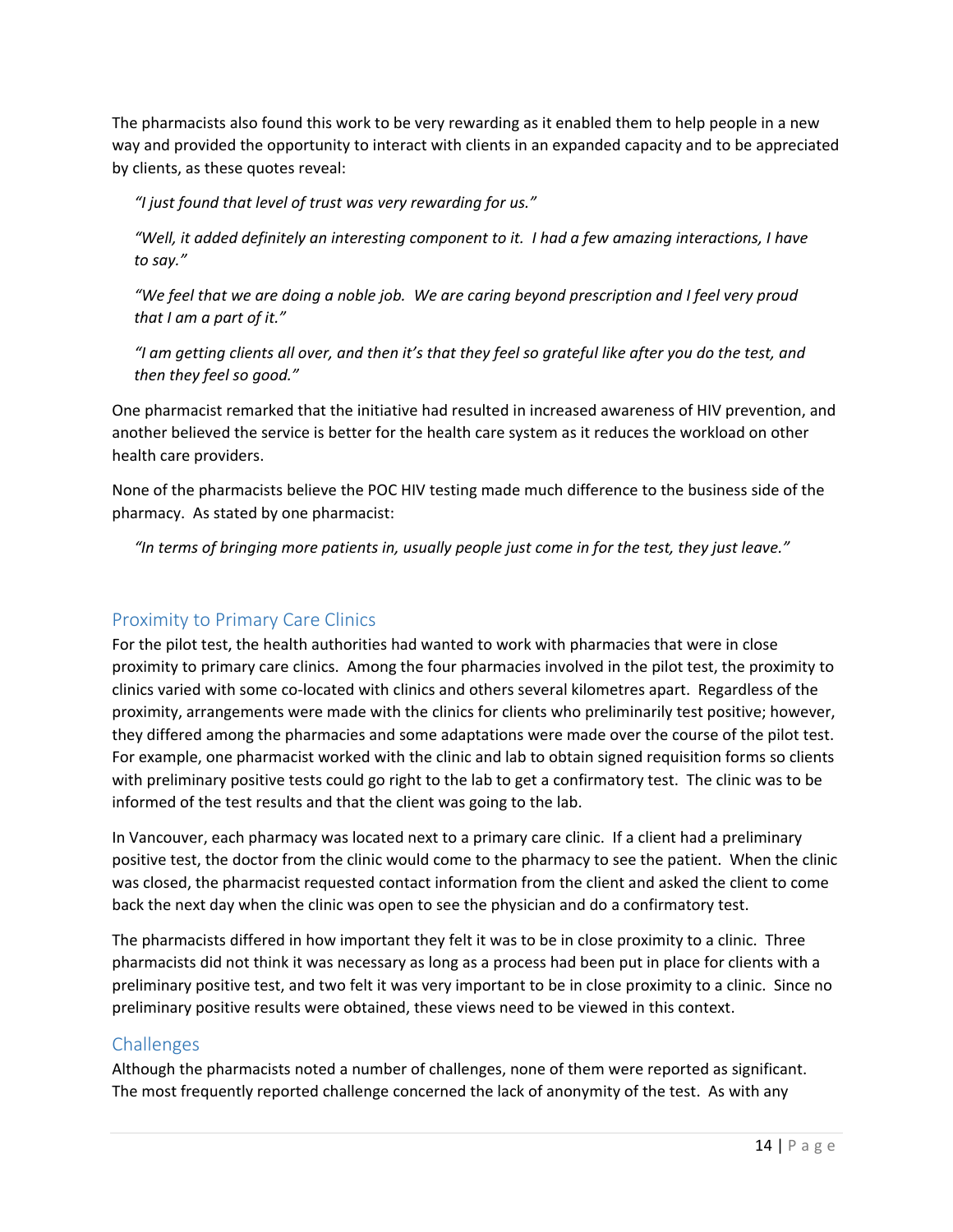medical device, two pieces of contact information were required in case there was a recall of the device. Pharmacists therefore had to record client names and dates of birth, and this created a difficulty for some clients. Two pharmacists reported that clients (three or four in one case and only one in another) actually walked out when it was revealed that they had to provide their names and birth dates. Clients were under the impression that the testing was anonymous. In response to these reactions, the pharmacists learned how to broach the subject and, if the client showed signs of distress, provided the option of offering initials, which seemed to be acceptable to clients.

Some of the other challenges mentioned were associated with the learning curve of mastering a new set of practices. Among the new tasks pharmacists had to get used to were making patients feel comfortable and getting used to the workflow of the testing protocol. The pharmacists in the Vancouver pharmacies who had higher testing volumes reported that, during busy times, their other work did get backed up. They reported that clients did not seem to mind the 10-minute waits that were sometimes required. The last challenge reported was the challenge of uptake. As mentioned, over time testing numbers varied but showed a small overall decline across sites.

The interviews with the pharmacists revealed that a number of adaptations were made to the testing protocol. For example, the standard testing protocol is for the pharmacist to handle all the equipment, including doing the finger prick on the client. Some pharmacists were supporting patient‐assisted finger pricks. When these adaptations were brought to the attention of health authority staff, they were reviewed and discussed with the pharmacists. In future, it should be recognized that adaptations will take place when new practices are introduced, and routine processes should be put in place to review practice and ensure the adaptations are safe and appropriate and are disseminated across the practice community, if warranted.

## Suggestions for Improvements

After the initial media support provided by the health authorities, the pharmacists were primarily responsible for promoting this testing option. Further health authority media promotion was not possible until the results of the pilot test were known. As the number of clients declined right after the initial spike, the pharmacists believed this was due to lack of media attention. Not surprisingly, the most frequently reported suggestions for improving the program centred on more media attention, including social media. In addition to this push form of diffusion, one pharmacist suggested doing outreach and offering mobile testing or testing at different sites. It was also suggested that the program could be improved by allowing pharmacy technicians to do the testing, with the pharmacist retaining responsibility for pre- and post-test discussion. It was pointed out that technicians were already participating in other types of testing in the pharmacy and one pharmacy got permission from the HIV nurse to allow the technician to conduct all tests at the same time when the client consented to multiple tests ("We are pricking the finger and we are taking a couple drops of the blood for the kidney function *and then the next drop of blood is used for HIV testing*"). For the pharmacies that had larger client volumes, the use of the technicians was seen as a feasible way to improve client service and reduce client waiting times. Suggestions were also offered to expand the service to more pharmacies. In an effort to support clients who preliminarily test positive, the use of pre-signed lab requisition forms was suggested. As mentioned, one pharmacy was able to work with their clinic and lab and have signed forms on site.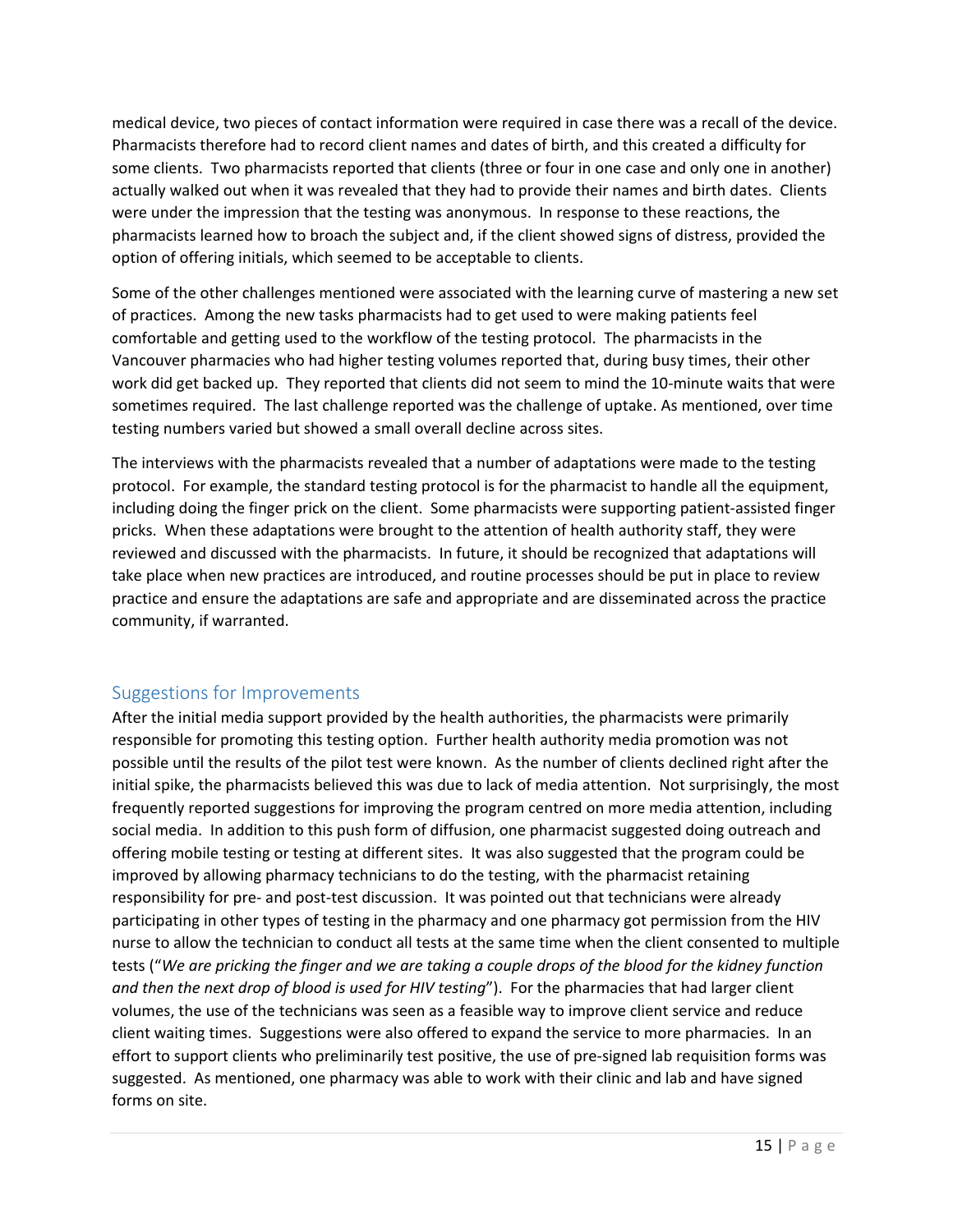In conclusion, all pharmacists found the POC HIV testing to be very feasible and were pleased with the benefits the testing provided.

## Acceptability of Testing

As mentioned, client feedback was obtained only from Vancouver clients during the months of June and July 2015, about one year after the pilot was first implemented. None of the Island clients chose to complete the client feedback survey. Responses were obtained from 52 Vancouver clients, which represents a response rate of 64%. Overall, clients completing the client feedback survey rated the service as very high quality. As show in Figure 12, clients were very satisfied with all aspects of the testing. The aspect receiving the lowest satisfaction rating was the location of the pharmacy; however, even this aspect was highly satisfactory to 77% of clients.



#### *Figure 12: Percentage of Clients Reporting Being Very Satisfied*

Almost all respondents reported they would be "very likely" to return to this or another pharmacy if they wanted another HIV test (92% of respondents). One hundred per cent of respondents agreed that providing POC HIV testing in pharmacies is a very valuable service. No one indicated that "it is a good service but it is not important for it to be offered at a pharmacy" or that "it is not a very useful service."

When asked how likely they were to be tested elsewhere if testing was not available at a pharmacy, about two-thirds of respondents indicated they "definitely would have found another place for testing," as shown below.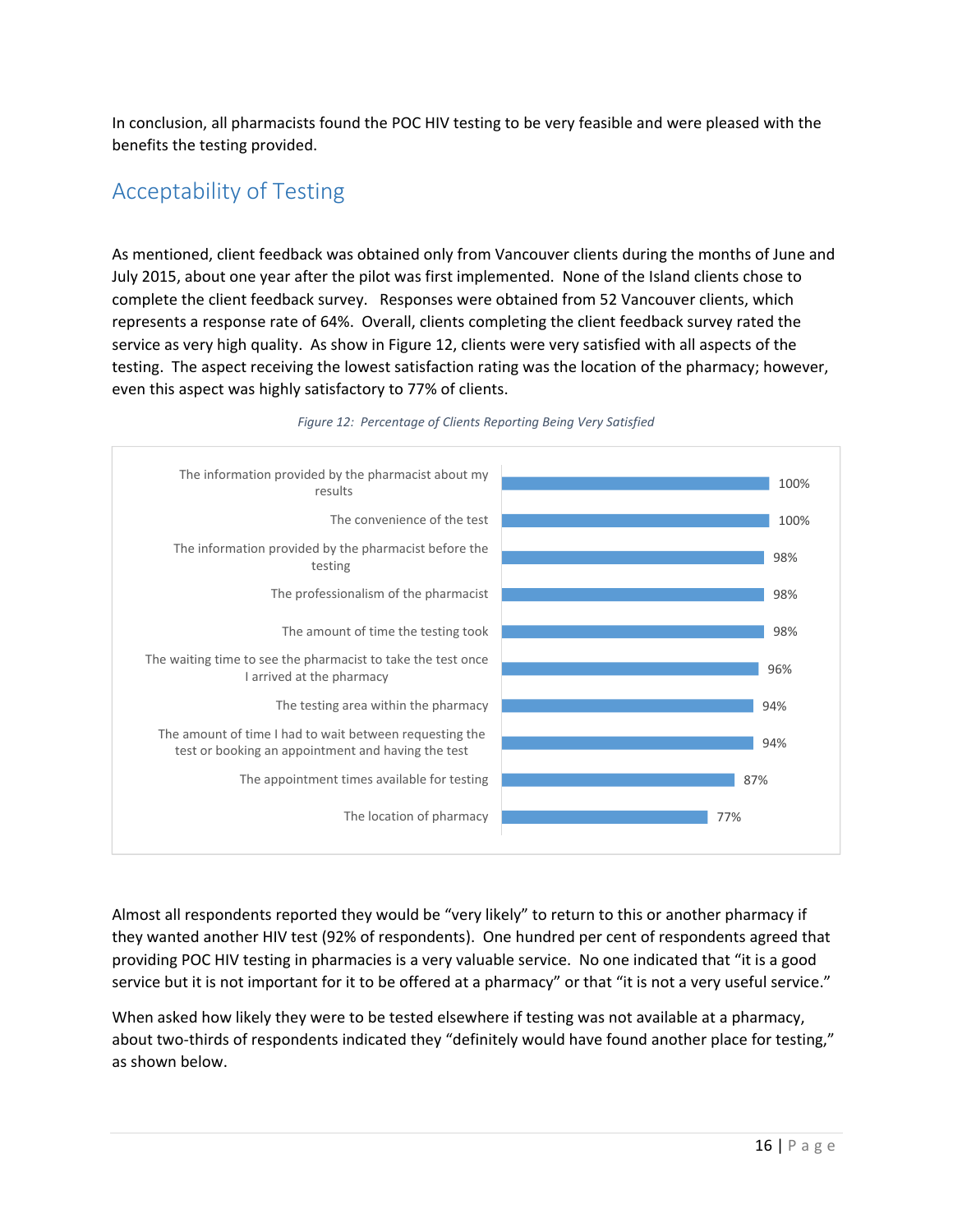*Figure 13: Likelihood of Testing Elsewhere*



All respondents who were not already knowledgeable about HIV prevention prior to their POC HIV test reported that the testing discussion with the pharmacist increased their knowledge of preventing HIV infection (71% indicated their knowledge had increased "a great deal," and 29% indicated it increased "to some extent"). Twenty‐seven per cent of respondents indicated they were already quite knowledgeable, as seen below in Figure 14.



*Figure 14: Ratings of Increased Knowledge of HIV Prevention*

Similarly, of respondents who did not report being knowledgeable about the importance of HIV testing prior to their POC HIV test, all reported increasing their understanding of the importance of HIV testing, with the majority (78%) reporting their knowledge had increased "a great deal," as can be seen in Figure 15.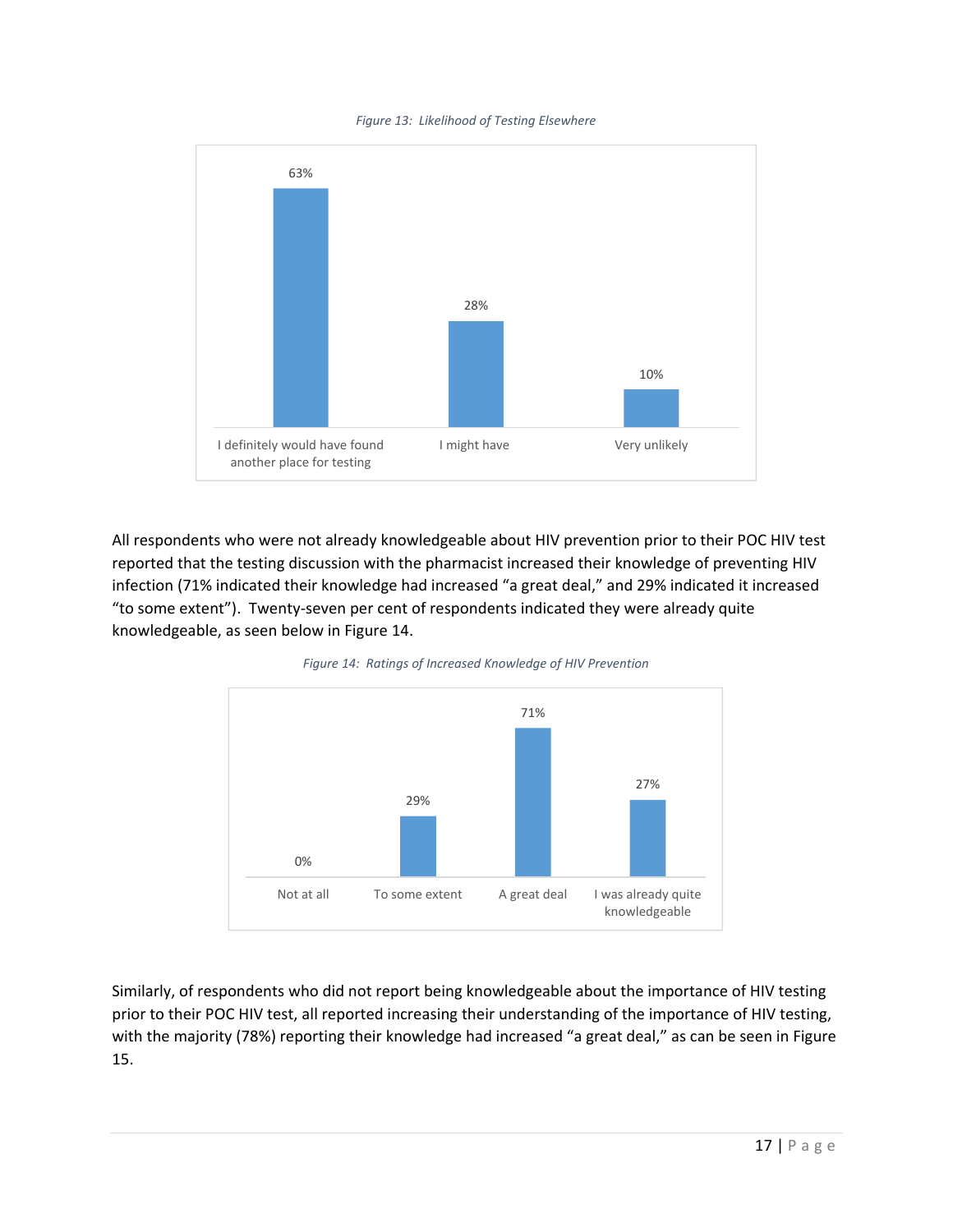

*Figure 15: Ratings of Increased Understanding of Importance of HIV Testing*

## **Costs**

The budget for the pilot test was \$46,000, which was provided by Island Health. This money was used for purchasing testing kits for the Island pharmacies, compensating pharmacists for their time conducting the tests, and supporting an external evaluation. In-kind funding was also provided by VCH for training, and both health authorities provided in‐kind staff support for the initiative (project management, communications, and data support), as did other partners. The pharmacists spent an estimated \$4,800 on marketing, promotion, and renovations. The Provincial Health Services Authority provided the testing kits for Vancouver pharmacies through their HIV Point of Care Testing program.

Overall, the costs of providing POC HIV testing in pharmacies would include:

- $\bullet$  \$15 per test to compensate pharmacists for their time;
- \$16.65 per testing kit (based on the amount paid by Island Health at the time of the pilot);
- training costs for trainers, pharmacists, and physicians to attend training;
- project oversite, management, monitoring and evaluation; and
- communications/marketing support.

Additional costs could also be borne by pharmacies for marketing, promotion, and renovations.

## Limitations

There are several limitations that need to be considered. First, although we had planned on comparing POC clients with clients obtaining HIV tests at other venues, we were unable to obtain full and meaningful comparison data. We are therefore unable to describe how POC clients compare to other clients obtaining an HIV test. Second, we were unable to obtain any client feedback data for Island clients and cannot say whether or not Island clients were as satisfied with the service as Vancouver